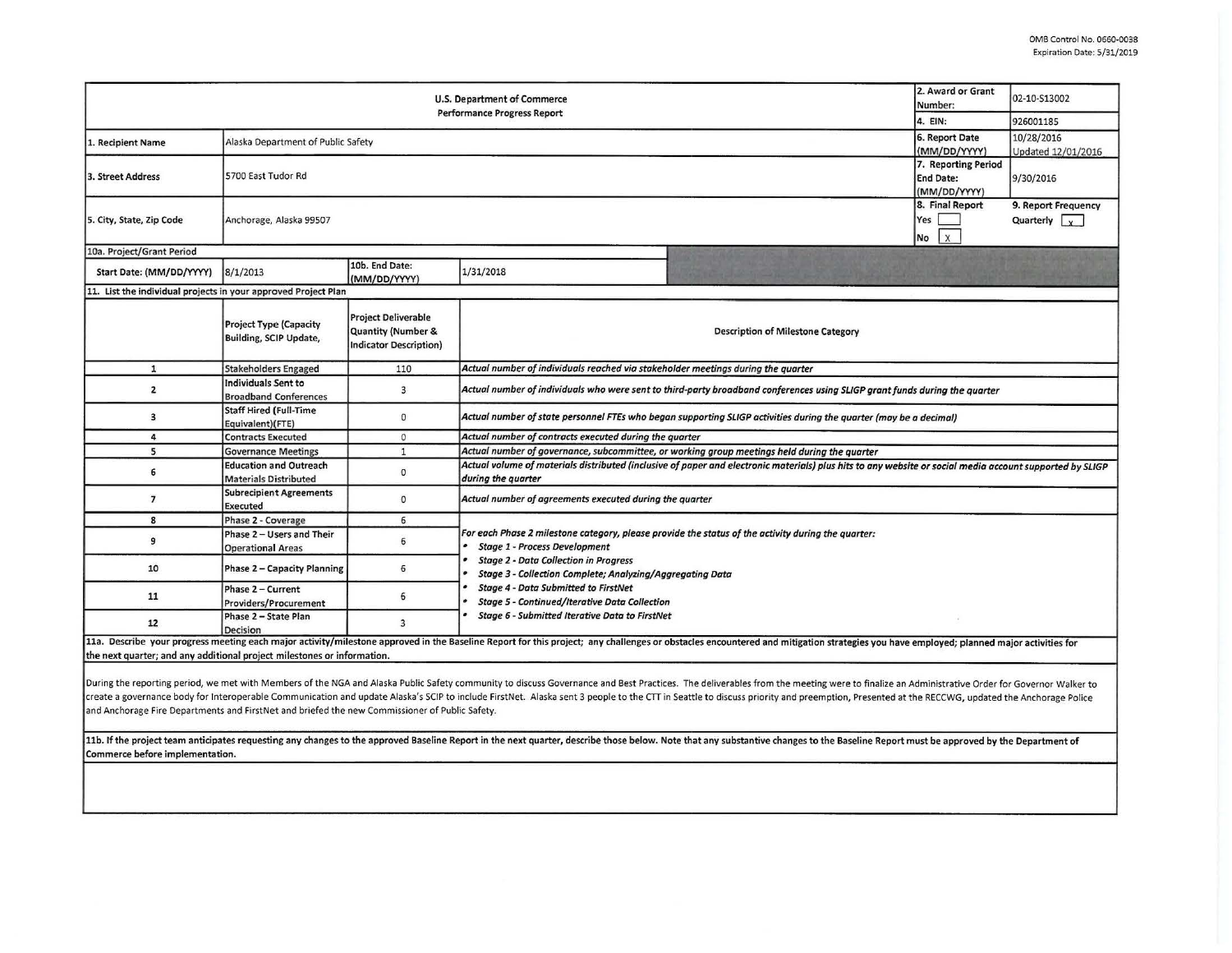11c. Provide any other information that would be useful to NTIA as it assesses this project's progress.

11d. Describe any success stories or best practices you have identified. Please be as specific as possible.

## 12. Personnel

12a. If the oroject is not fully staffed, describe how any lack of staffing mav impact the project's time line and when the proiect **will be** fully staffed.

Matt Leveque, Interoperable Communications Manager, Department of Public Safety State and Designated Point of Contact has left his position with the Department of Public Safety on July 8, 2016. A decision to back-fill his been decided at this point. John Rockwell has been assigned the role of FirstNet SPOC for Alaska

| 12b. Staffing Table - Please include all staff that have contributed time to the project. Please do not remove individuals from this table. |                                                                                                                                                      |                                                                                                                                                                                                                                                                                                                                                                                                                                                                                                                                                                                                                                |                                                                                                                                                                                                                                                                                                                                                                                                                                                                                                                                                                                                 |                      |                               |                   |                                                                 |                                                                 |                                                                   |
|---------------------------------------------------------------------------------------------------------------------------------------------|------------------------------------------------------------------------------------------------------------------------------------------------------|--------------------------------------------------------------------------------------------------------------------------------------------------------------------------------------------------------------------------------------------------------------------------------------------------------------------------------------------------------------------------------------------------------------------------------------------------------------------------------------------------------------------------------------------------------------------------------------------------------------------------------|-------------------------------------------------------------------------------------------------------------------------------------------------------------------------------------------------------------------------------------------------------------------------------------------------------------------------------------------------------------------------------------------------------------------------------------------------------------------------------------------------------------------------------------------------------------------------------------------------|----------------------|-------------------------------|-------------------|-----------------------------------------------------------------|-----------------------------------------------------------------|-------------------------------------------------------------------|
| Job Title                                                                                                                                   | FTE%                                                                                                                                                 | Project (s) Assigned                                                                                                                                                                                                                                                                                                                                                                                                                                                                                                                                                                                                           |                                                                                                                                                                                                                                                                                                                                                                                                                                                                                                                                                                                                 |                      |                               |                   | Change                                                          |                                                                 |                                                                   |
| Deputy Director, Department<br>of Public Safety, Alaska State<br>Troopers<br><b>Telecommunications Special</b>                              | $\mathbf 0$                                                                                                                                          | Alaska State Point of Contact / Grant Program Manager (Non-Federal in-kind match): The Grant Program Manager will provide oversight for the SLIGP<br>grant, ensuring that all activities are completed on time and within budget. The Grant Program Manager will be the primary point of contact for<br>consultation with FirstNet, and will work to create the State's governance structure through a series of meetings, conferences and facilitation by<br>professional consultants to establish governance structure for the Statewide Interoperable Governing Body (SIGB), and assist in Project Management<br>activities |                                                                                                                                                                                                                                                                                                                                                                                                                                                                                                                                                                                                 |                      |                               |                   | Individual left position -<br>no replacement as of<br>this time |                                                                 |                                                                   |
| Projects Administrator,<br>Department of Administration,<br>Division of Enterprise<br>Technology                                            | $\mathbf 0$                                                                                                                                          | Telecom Special Projects Administrator (TSPA), Department of Administration, Enterprise Technology Services (Non-Federal in-kind match): The TSPA will<br>be the technical lead for all aspects of SLIGP grant activities                                                                                                                                                                                                                                                                                                                                                                                                      |                                                                                                                                                                                                                                                                                                                                                                                                                                                                                                                                                                                                 |                      |                               |                   |                                                                 | Individual left position -<br>no replacement as of<br>this time |                                                                   |
| Interoperable Communications<br>Manager, Department of Public<br>Safety State Designated Point<br>of Contact                                | $\mathbf{0}$                                                                                                                                         |                                                                                                                                                                                                                                                                                                                                                                                                                                                                                                                                                                                                                                | Alaska State Point of Contact / Grant Program Manager: The Grant Program Manager will provide oversight for the SLIGP grant, ensuring that all activities<br>are completed on time and within budget. The Grant Program Manager will be the primary point of contact for consultation with FirstNet, and will work to<br>create the State's governance structure through a series of meetings, conferences and facilitation by professional consultants to establish governance<br>structure for the Statewide Interoperable Governing Body (SIGB), and assist in Project Management activities |                      |                               |                   |                                                                 |                                                                 | As mentioned on last<br>PPR, Matt Leveque<br>resigned on 7/8/2016 |
| Statewide 9-1-1 Coordinator                                                                                                                 | 25                                                                                                                                                   | The Statewide 911 Coordinator will work with the Program Manager and to execute the project plan, assist in outreach and training, and assist with the<br>creation of the Governance Structure.                                                                                                                                                                                                                                                                                                                                                                                                                                |                                                                                                                                                                                                                                                                                                                                                                                                                                                                                                                                                                                                 |                      |                               |                   |                                                                 | No Change                                                       |                                                                   |
| 13. Subcontracts (Vendors and/or Subrecipients)                                                                                             |                                                                                                                                                      |                                                                                                                                                                                                                                                                                                                                                                                                                                                                                                                                                                                                                                |                                                                                                                                                                                                                                                                                                                                                                                                                                                                                                                                                                                                 |                      |                               |                   |                                                                 |                                                                 |                                                                   |
| 13a. Subcontracts Table - Include all subcontractors. The totals from this table must equal the "Subcontracts Total" in Question 14f.       |                                                                                                                                                      |                                                                                                                                                                                                                                                                                                                                                                                                                                                                                                                                                                                                                                |                                                                                                                                                                                                                                                                                                                                                                                                                                                                                                                                                                                                 |                      |                               |                   |                                                                 |                                                                 |                                                                   |
| Name                                                                                                                                        | <b>Subcontract Purpose</b>                                                                                                                           |                                                                                                                                                                                                                                                                                                                                                                                                                                                                                                                                                                                                                                | Type<br>(Vendor/Subrec.)                                                                                                                                                                                                                                                                                                                                                                                                                                                                                                                                                                        | RFP/RFQ Issued (Y/N) | Contract<br>Executed<br>(Y/N) | <b>Start Date</b> | <b>End Date</b>                                                 | <b>Total Federal Funds</b><br>Allocated                         | <b>Total Matching Funds</b><br>Allocated                          |
| <b>TBD</b>                                                                                                                                  | Project Management: Track and manage all aspects of<br>the project                                                                                   |                                                                                                                                                                                                                                                                                                                                                                                                                                                                                                                                                                                                                                | Vendor                                                                                                                                                                                                                                                                                                                                                                                                                                                                                                                                                                                          | N                    | N                             | n/a               | 1/31/2018                                                       | \$459,000.00                                                    | \$0.00                                                            |
| <b>TBD</b>                                                                                                                                  | Outreach Coordinator: Focusing on Education and<br>Outreach for Public Safety Entities                                                               |                                                                                                                                                                                                                                                                                                                                                                                                                                                                                                                                                                                                                                | Vendor                                                                                                                                                                                                                                                                                                                                                                                                                                                                                                                                                                                          | N                    | N                             | n/a               | 1/31/2018                                                       | \$137,700.00                                                    | \$0.00                                                            |
| <b>TBD</b>                                                                                                                                  | Website Development & Maintenance: Create and<br>maintain a website for the purpose of public<br>awareness and education on the PSBN                 |                                                                                                                                                                                                                                                                                                                                                                                                                                                                                                                                                                                                                                | Vendor                                                                                                                                                                                                                                                                                                                                                                                                                                                                                                                                                                                          | N                    | N                             | n/a               | 1/31/2018                                                       | \$402,300.00                                                    | \$0.00                                                            |
| TBD                                                                                                                                         | (Phase II) Data Collection: Gather information about<br>existing infrastructure, potential users, and other<br>information as requested by FirstNet. |                                                                                                                                                                                                                                                                                                                                                                                                                                                                                                                                                                                                                                | Vendor                                                                                                                                                                                                                                                                                                                                                                                                                                                                                                                                                                                          | N                    | N                             | n/a               | 1/31/2018                                                       | \$648,000.00                                                    | \$0.00                                                            |
| 13b. Describe any challenges encountered with vendors and/or subrecipients.                                                                 |                                                                                                                                                      |                                                                                                                                                                                                                                                                                                                                                                                                                                                                                                                                                                                                                                |                                                                                                                                                                                                                                                                                                                                                                                                                                                                                                                                                                                                 |                      |                               |                   |                                                                 |                                                                 |                                                                   |
| None                                                                                                                                        |                                                                                                                                                      |                                                                                                                                                                                                                                                                                                                                                                                                                                                                                                                                                                                                                                |                                                                                                                                                                                                                                                                                                                                                                                                                                                                                                                                                                                                 |                      |                               |                   |                                                                 |                                                                 |                                                                   |